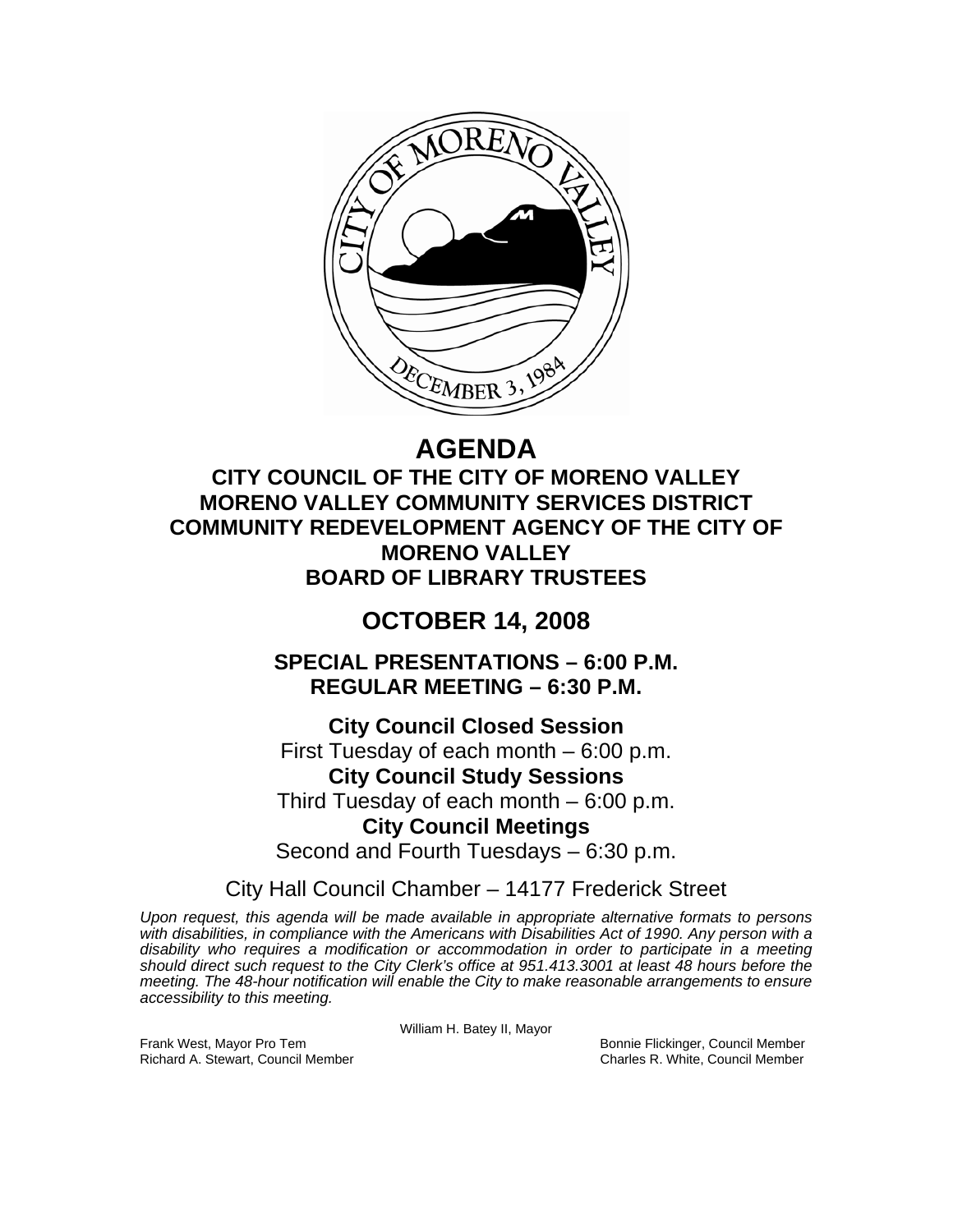#### **AGENDA CITY COUNCIL OF THE CITY OF MORENO VALLEY OCTOBER 14, 2008**

# **CALL TO ORDER**

# SPECIAL PRESENTATIONS – 6:00 p.m.

- 1. Proclamation Recognizing Chief Rick Hall
- 2. Proclamation Recognizing Angela Rushen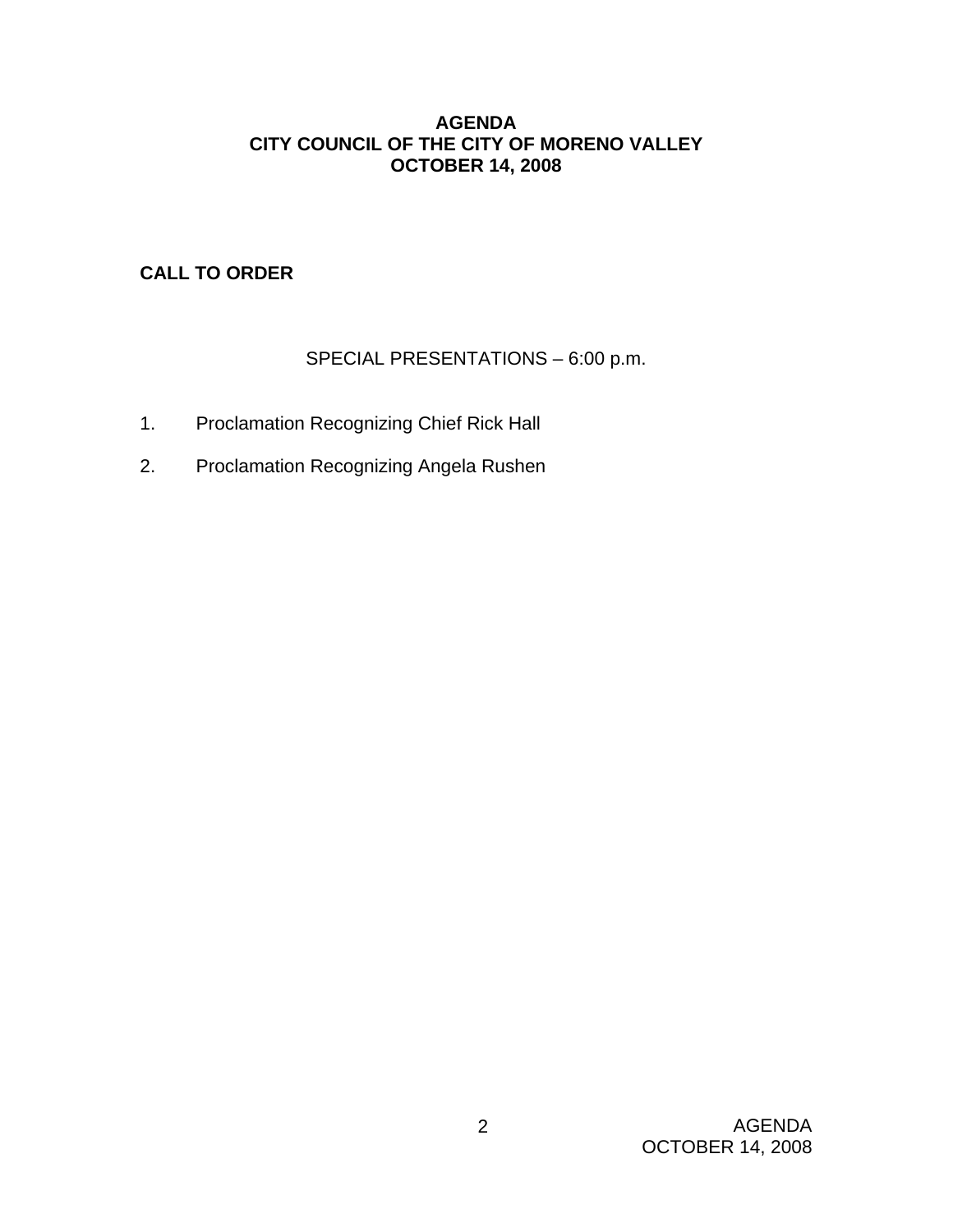#### **AGENDA JOINT MEETING OF THE CITY COUNCIL OF THE CITY OF MORENO VALLEY MORENO VALLEY COMMUNITY SERVICES DISTRICT COMMUNITY REDEVELOPMENT AGENCY OF THE CITY OF MORENO VALLEY, AND THE BOARD OF LIBRARY TRUSTEES**

#### **REGULAR MEETING - 6:30 P.M. OCTOBER 14, 2008**

**CALL TO ORDER** (Joint Meeting of the City Council, Community Services District, Community Redevelopment Agency, and the Board of Library Trustees actions taken at the Joint Meeting are those of the Agency indicated on each Agenda item)

#### **PLEDGE OF ALLEGIANCE**

**INVOCATION** – Reverend Romeo Seleccion, St. Christopher Catholic Church

#### **ROLL CALL**

#### **INTRODUCTIONS**

PUBLIC COMMENTS **ON MATTERS ON THE AGENDA** WILL BE TAKEN UP AS THE ITEM IS CALLED FOR BUSINESS, BETWEEN STAFF'S REPORT AND CITY COUNCIL DELIBERATION (SPEAKER SLIPS MAY BE TURNED IN UNTIL THE ITEM IS CALLED FOR BUSINESS.)

PUBLIC COMMENTS **ON MATTERS NOT ON THE AGENDA** UNDER THE JURISDICTION OF THE CITY COUNCIL WILL BE HEARD PRIOR TO CITY COUNCIL REPORTS AND CLOSING COMMENTS. IN THE EVENT THAT THE AGENDA ITEM FOR SUCH PUBLIC COMMENTS HAS NOT BEEN CALLED BY 9:00 P.M., IT SHALL BE CALLED AS THE NEXT ITEM OF BUSINESS FOLLOWING THE CONCLUSION OF ANY ITEM BEING HEARD AT 9:00 P.M. Those wishing to speak should submit a BLUE speaker slip to the Bailiff. There is a three-minute time limit per person. All remarks and questions shall be addressed to the presiding officer or to the City Council and not to any individual Council member, staff member or other person.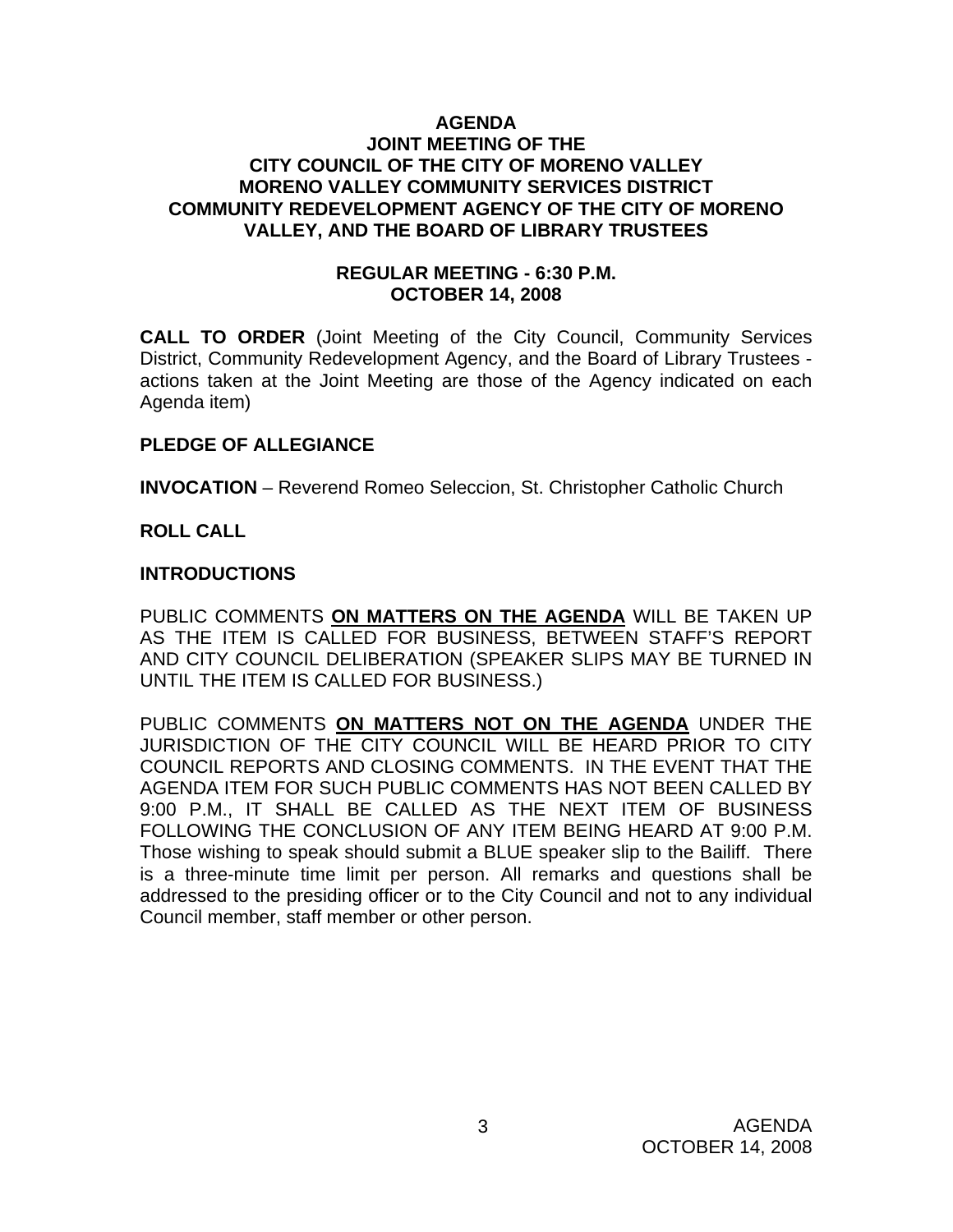#### **JOINT CONSENT CALENDARS (SECTIONS A-D)**

All items listed under the Consent Calendars, Sections A, B, C, and D are considered to be routine and non-controversial, and may be enacted by one motion unless a member of the Council, Community Services District, Redevelopment Agency or the Board of Library Trustees requests that an item be removed for separate action. The motion to adopt the Consent Calendars is deemed to be a separate motion by each Agency and shall be so recorded by the City Clerk. Items withdrawn for report or discussion will be heard after public hearing items.

# **A. CONSENT CALENDAR** - **CITY COUNCIL**

- A1. ORDINANCES READING BY TITLE ONLY Recommendation: Waive reading of all Ordinances.
- A2. MINUTES REGULAR MEETING OF SEPTEMBER 23, 2008 (Report of: City Clerk's Department)

**Recommendation:** Approve as submitted.

A3. APPROVAL OF CHECK REGISTER FOR AUGUST 2008 (Report of: Financial & Administrative Services Department)

**Recommendation:** Adopt Resolution No. 2008-112, approving the Check Register for the month of August 2008 in the amount of \$15,901,771.54

Resolution No. 2008-112

 A Resolution of the City Council of the City of Moreno Valley, California, Approving the Check Register for the Month of August 2008

A4. 2008 LEGISLATIVE UPDATE (Report of: Assistant City Manager)

**Recommendation:** Receive and file the informational report.

A5. AWARD OF INDEPENDENT CONTRACTOR AGREEMENT AND AUTHORIZATION TO ISSUE PURCHASE ORDERS FOR JANITORIAL SERVICES (Report of: Financial & Administrative Services Department)

 **Recommendation:** Award the Independent Contractor Agreement to Wurm's Janitorial Services, Inc. and authorize the Purchasing Division Manager to issue Purchase Orders in the collective amount not to exceed \$325,360 for base and optional janitorial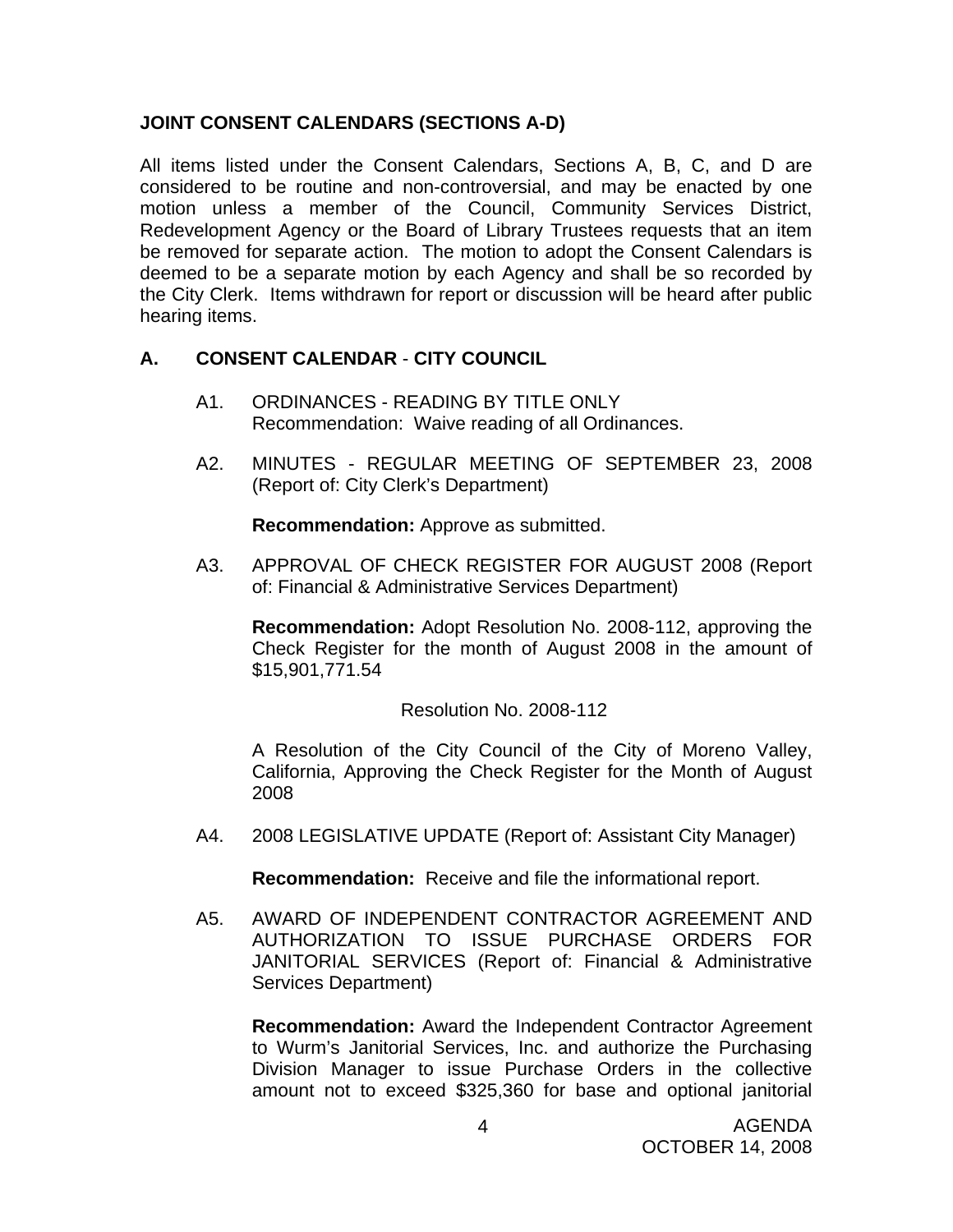services required through June 30, 2009.

A6. TRACT MAP 31269-1 – EXECUTE A QUITCLAIM DEED TRANSFERRING A PORTION OF THE CITY'S TITLE INTEREST IN A STORM DRAIN EASEMENT TO THE RIVERSIDE COUNTY FLOOD CONTROL AND WATER CONSERVATION DISTRICT PER THE COOPERATIVE AGREEMENT BETWEEN CITY OF MORENO VALLEY, RIVERSIDE COUNTY FLOOD CONTROL AND WATER CONSERVATION DISTRICT, AND RICHMOND AMERICAN HOMES OF CALIFORNIA, INC. (Report of: Public Works Department)

#### **Recommendation:**

- 1. Authorize the Mayor to execute the Quitclaim Deed transferring all right, title and interest in and to the storm drain easement recorded on Tract Map 31269-1, recorded in Map Book 389, Pages 42 through 49 inclusive, in the Official Records of Riverside County, California, to the Riverside County Flood Control and Water Conservation District; and
- 2. Direct the City Clerk to forward the signed Quitclaim Deed to the Riverside County Flood Control and Water Conservation District for further processing and recordation.
- A7. PARCEL MAP 35150 APPROVAL OF COOPERATIVE AGREEMENT FOR PERRIS VALLEY MASTER DRAINAGE PLAN LATERAL B-3, STAGE 2 AND LATERAL B-3.2, BETWEEN THE RIVERSIDE COUNTY FLOOD CONTROL AND WATER CONSERVATION DISTRICT, CITY OF MORENO VALLEY, AND FR/CAL MORENO VALLEY, LLC; NORTHWEST CORNER OF INDIAN STREET AND NANDINA AVENUE; DEVELOPER - FR/CAL MORENO VALLEY, LLC, IRVINE, CA 92618(Report of: Public Works Department)

- 1. Approve the Cooperative Agreement between the Riverside County Flood Control and Water Conservation District, City of Moreno Valley, and FR/CAL Moreno Valley, LLC for Perris Valley Master Drainage Plan Lateral B-3, Stage 2 And Lateral B-3.2;
- 2. Authorize the Mayor to execute the Cooperative Agreement; and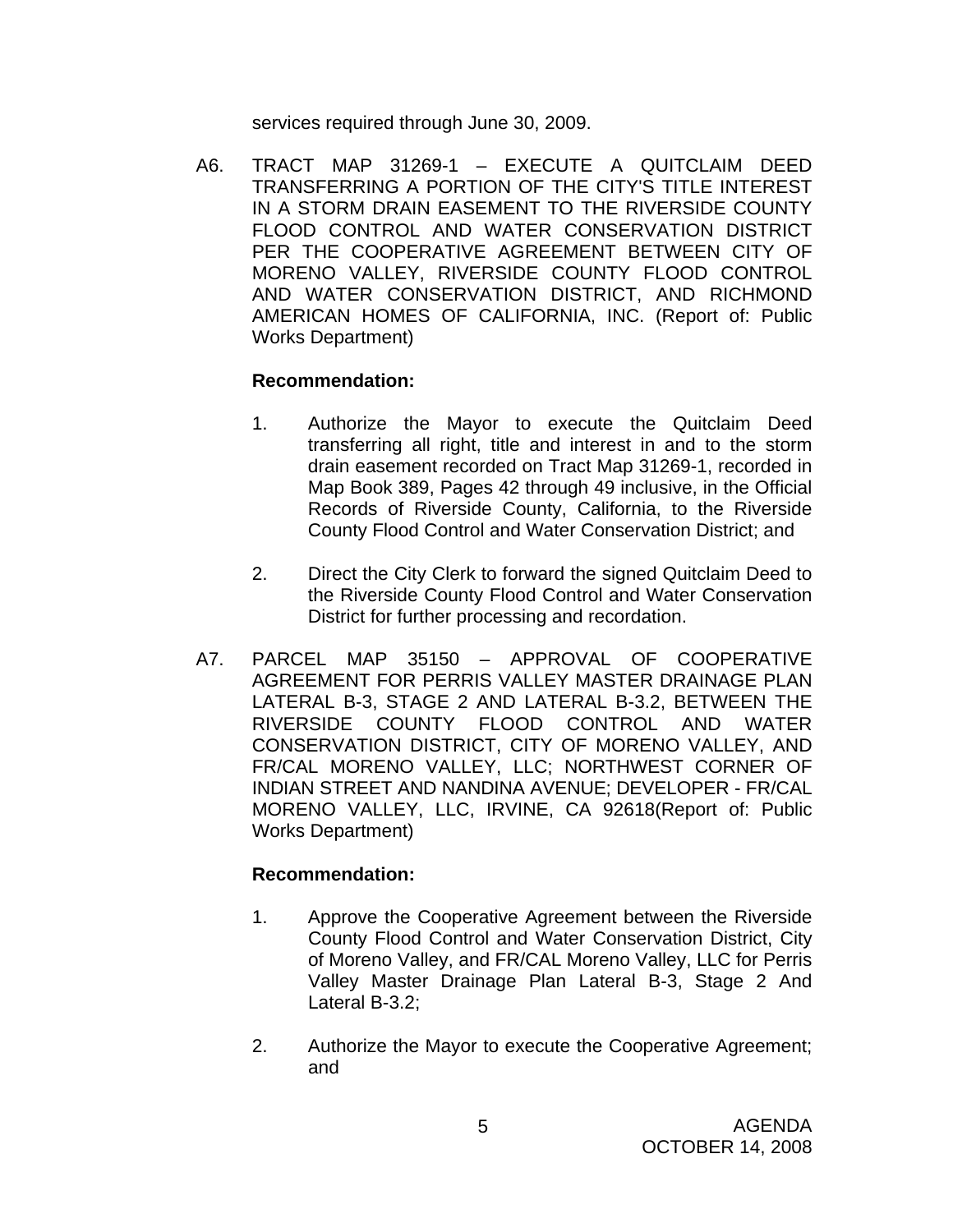- 3. Direct the City Clerk to forward the signed Cooperative Agreement to Riverside County Flood Control and Water Conservation District.
- A8. TRACT MAP 31284 ACCEPTANCE OF THE PUBLIC IMPROVEMENTS AS COMPLETE. REDUCE FAITHFUL PERFORMANCE BOND FOR MULTI-USE TRAIL, EXECUTE A GRANT DEED TO THE RIVERSIDE COUNTY FLOOD CONTROL AND WATER CONSERVATION DISTRICT FOR LOT "A" (QUINCY CHANNEL), AND ACCEPT AN EASEMENT OVER A PORTION OF LOT "A" FOR MULTI-USE TRAIL AND MAINTENANCES PURPOSES; DEVELOPER: MERITAGE HOMES OF CALIFORNIA, INC., IRVINE, CA 92617 (Report of: Public Works Department) **(Also listed as Item B3)**

#### **Recommendation:**

- 1. Accept the public improvements for Lot "A" for Tract Map 31284 as complete;
- 2. Authorize the City Engineer to execute the 90% reduction to the Faithful Performance Bond for Tract 31284 Trail, exonerate the Material and Labor Bond in 90 days if there are no stop notices or liens on file with the City Clerk, and exonerate the final 10% of the Faithful Performance Bond in one year when all clearances are received; and
- 3. Authorize the execution of the Grant Deed for Lot "A" of Tract 31284, thereby, transferring the City's fee-title interest to the Riverside County Flood Control and Water Conservation District (the District).
- A9. CITY COUNCIL REPORTS ON REIMBURSABLE ACTIVITIES (Report of: City Clerk's Department)

**Recommendation**: Receive and file the Reports on Reimbursable Activities for the period of September 17 – October 7, 2008.

A10. AGREEMENT FOR PROGRAM MANAGEMENT AND CONSTRUCTION MANAGEMENT SERVICES FOR SR-60/NASON STREET INTERCHANGE IMPROVEMENTS PROJECT NO. 98-25897 (Report of: Public Works Department)

#### **Recommendation:**

1. Approve the "Agreement for Professional Consultant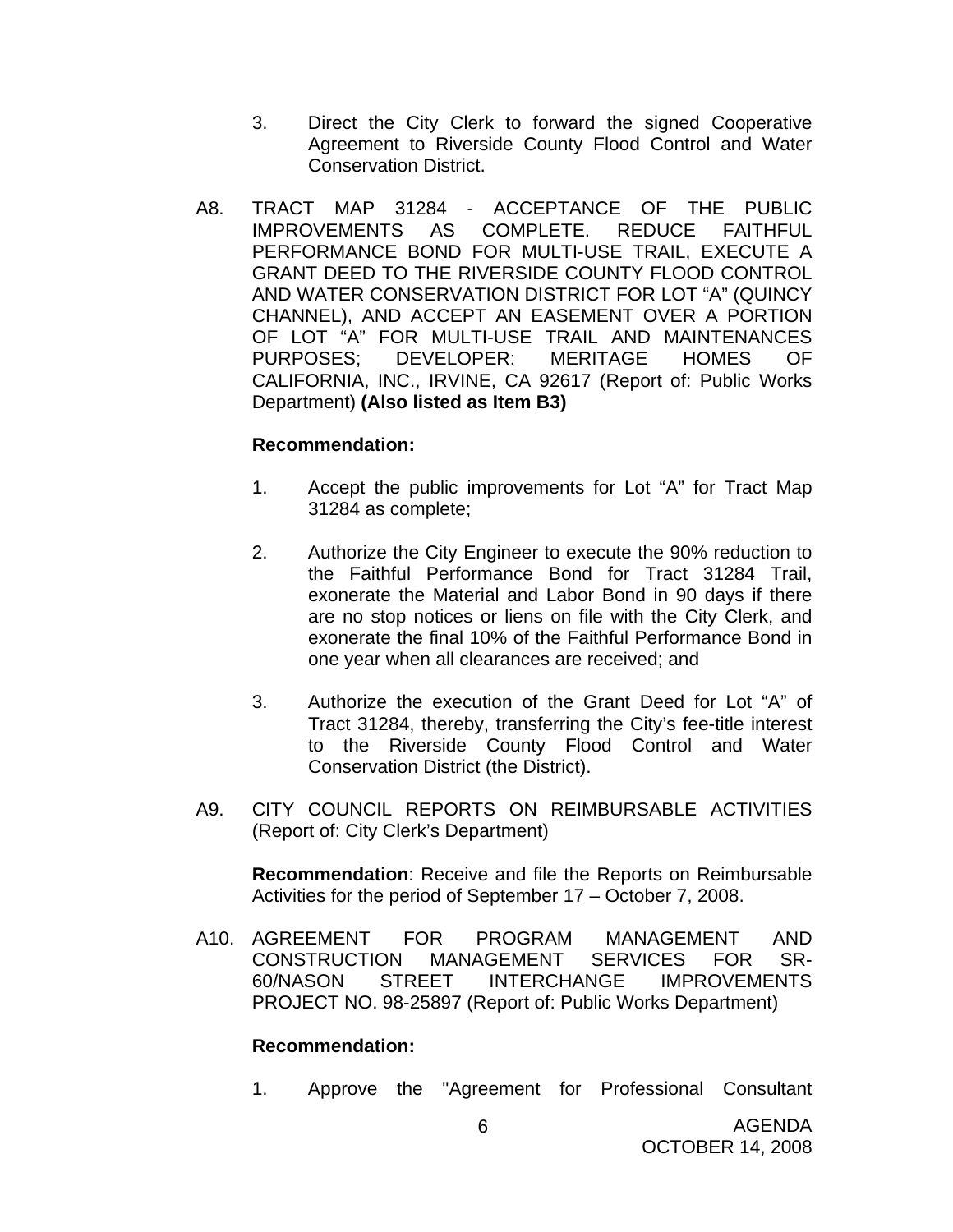Services" in the amount \$823,894 with TCM Group (TCM), 8676 Wheeler Avenue, Fontana, CA 92335, for program management and construction management services for SR-60/Nason Street Interchange Improvements;

- 2. Authorize the City Manager to execute said "Agreement for Professional Consultant Services" with TCM;
- 3. Authorize the issuance of a purchase order to TCM for \$381,660 (\$346,964 plus 10% contingency) for Phase 1 (program management) when the Agreement has been signed by all parties (Account 125.89720);
- 4. Authorize an increase to the purchase order with TCM, upon successful completion of Phase I work and availability of funds for \$524,623 (\$476,930 plus 10% contingency) for Phase 2 (utility relocation) (Account 125.89720); and
- 5. Authorize the Public Works Director/City Engineer to execute any subsequent related minor amendment(s) to the agreement with TCM, up to but not exceeding, the 10% contingency amount of \$82,389 subject to the approval of the City Attorney.
- A11. SECOND AMENDMENT TO AGREEMENT FOR PROFESSIONAL CONSULTANT SERVICES FOR THE STATE ROUTE 60/NASON STREET INTERCHANGE IMPROVEMENTS PROJECT NO. 98- 25897 (Report of: Public Works Department)

- 1. Approve the Second Amendment to Agreement for Professional Consultant Services with PB (previously Parsons Brinckerhoff Quade & Douglas, Inc.), 685 East Carnegie Drive, Suite 210, San Bernardino, California 92408-3507 to provide design services;
- 2. Authorize the City Manager to execute said Second Amendment to Agreement for Professional Consultant Services with PB;
- 3. Authorize a Change Order to increase the Purchase Order with PB, in the amount of \$413,323 (\$375,748 plus 10% contingency) when the agreement has been signed by all parties (Account No. 125.89720); and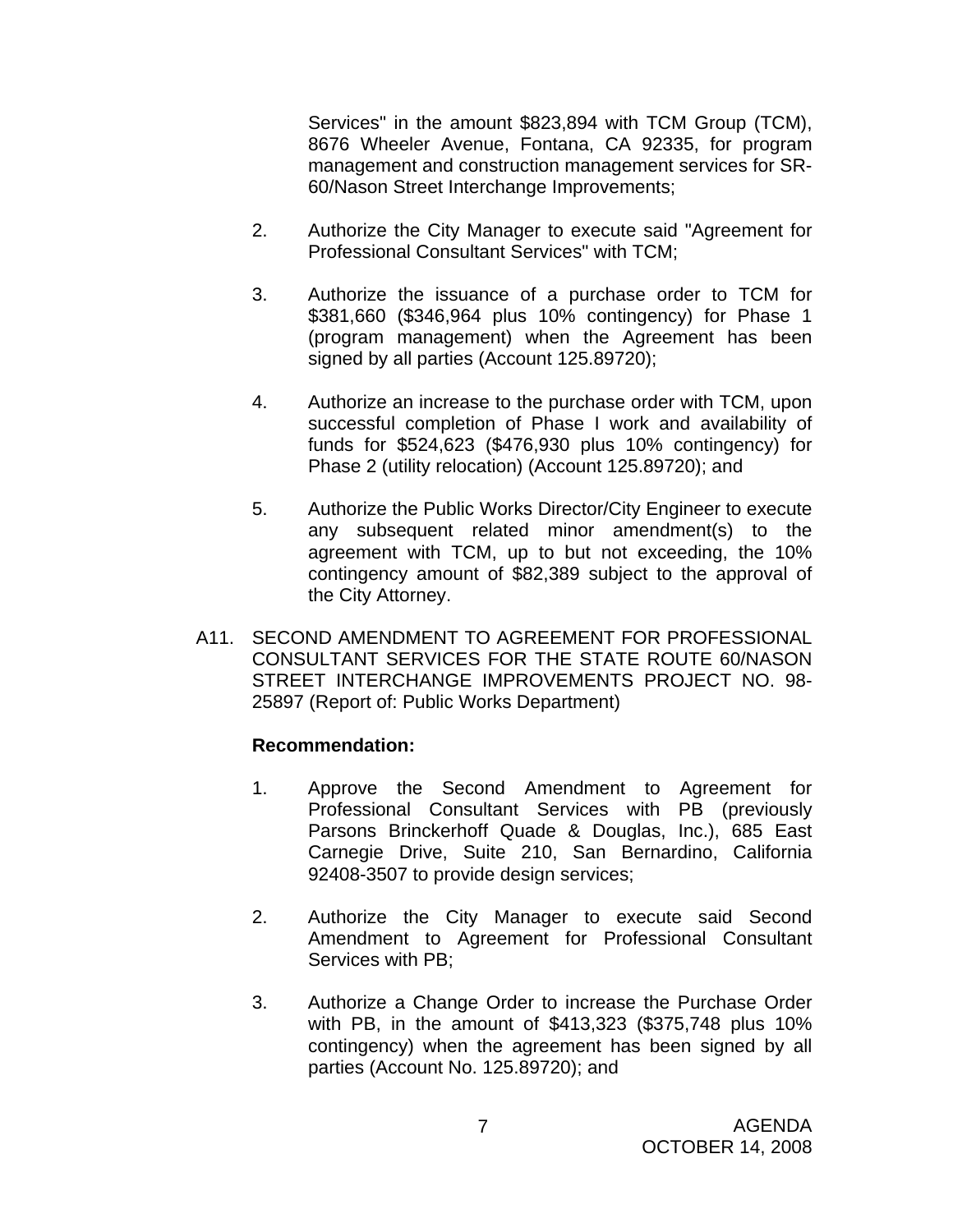- 4. Authorize the Public Works Director/City Engineer to execute any subsequent related minor amendments to the contract with PB up to, but not exceeding, the contingency amount of \$37,575, subject to the approval of the City Attorney.
- A12. SECOND AMENDMENT TO AGREEMENT FOR PROFESSIONAL CONSULTANT SERVICES WITH VAS ASSOCIATES, INC. (Report of: Public Works Department)

#### **Recommendation:**

- 1. Approve the "Second Amendment to Agreement for Professional Consultant Services" with VAS Associates, Inc. (VAS), 571 Ruth Circle, Corona, CA 92879 to provide Professional Consultant Services;
- 2. Authorize the City Manager to execute the "Second Amendment to Agreement for Professional Consultant Services" with VAS; and
- 3. Authorize a Purchase Order to VAS in the amount of \$275,000.00, when the "Second Amendment to Agreement for Professional Consultant Services" has been signed by all parties (Account No. 501.82425).
- A13. AUTHORIZATION TO AWARD AGREEMENT FOR DESIGN PROFESSIONAL CONSULTANT SERVICES FOR THE MORENO BEACH DRIVE WIDENING FROM CACTUS AVENUE TO AUTO MALL DRIVE PROJECT NO. 11-41683428 (Report of: Public Works Department)

- 1. Approve the Agreement for Design Professional Consultant Services with Willdan Engineering, 650 East Hospitality Lane, Suite 400, San Bernardino, CA 92408;
- 2. Authorize the City Manager to execute the Agreement for Design Professional Consultant Services with Willdan Engineering;
- 3. Authorize the issuance of a Purchase Order to Willdan Engineering, in the amount of \$332,673 (\$302,430 for the proposal amount plus \$30,243 for the 10% contingency) when the agreement has been signed by all parties; and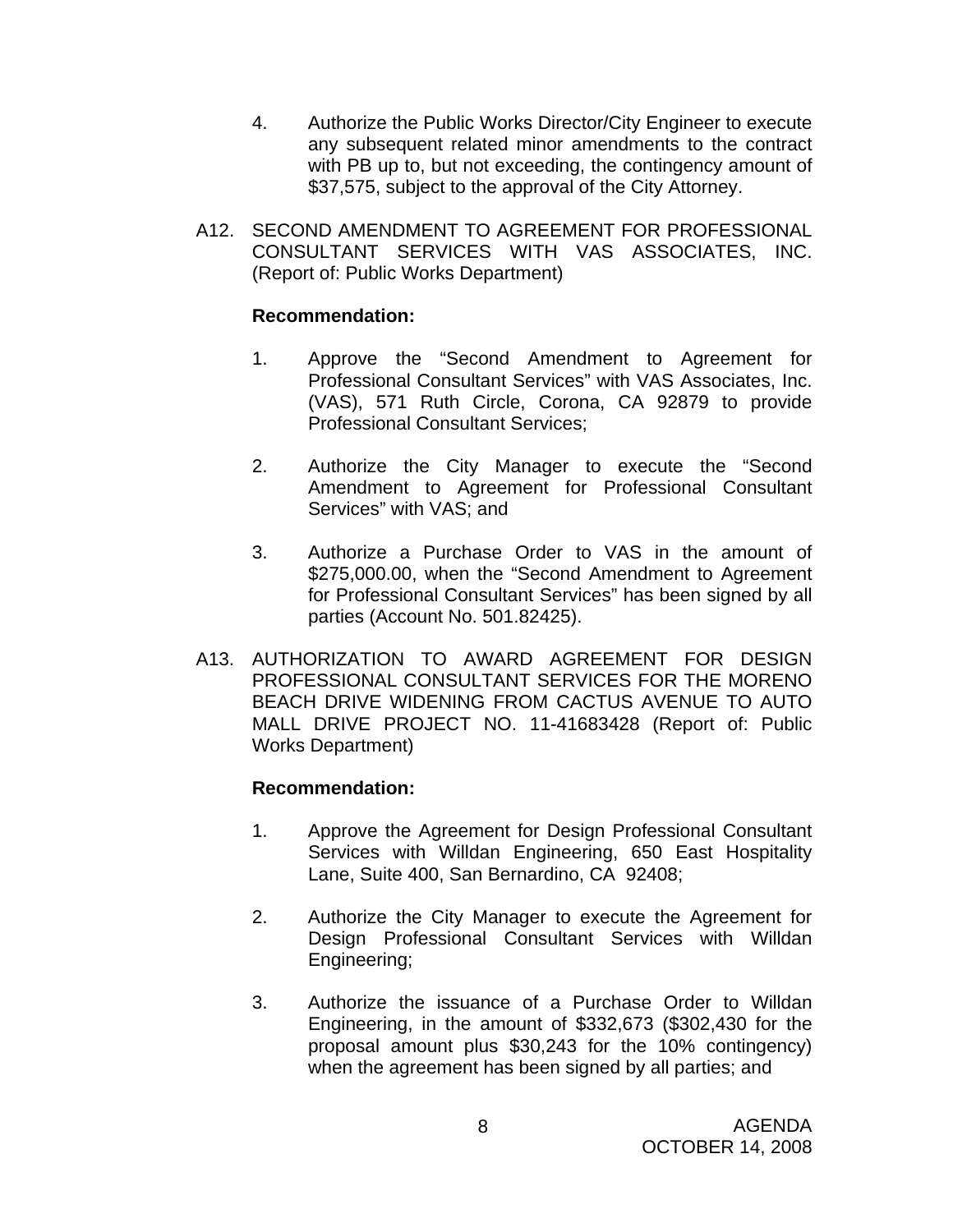4. Authorize the Public Works Director/City Engineer to execute any subsequent related minor Amendments to the Agreement for Design Professional Consultant Services with Willdan Engineering, up to but not exceeding the Purchase Order contingency authorized amount of \$30,243, subject to approval of the City Attorney.

# **B. CONSENT CALENDAR** - **COMMUNITY SERVICES DISTRICT**

- B1. ORDINANCES READING BY TITLE ONLY Recommendation: Waive reading of all Ordinances.
- B2. MINUTES REGULAR MEETING OF SEPTEMBER 23, 2008 (Report of: City Clerk's Department)

**Recommendation:** Approve as submitted.

B3. TRACT MAP 31284 - ACCEPTANCE OF THE PUBLIC IMPROVEMENTS AS COMPLETE. REDUCE FAITHFUL PERFORMANCE BOND FOR MULTI-USE TRAIL, EXECUTE A GRANT DEED TO THE RIVERSIDE COUNTY FLOOD CONTROL AND WATER CONSERVATION DISTRICT FOR LOT "A" (QUINCY CHANNEL), AND ACCEPT AN EASEMENT OVER A PORTION OF LOT "A" FOR MULTI-USE TRAIL AND MAINTENANCES PURPOSES; DEVELOPER: MERITAGE HOMES OF CALIFORNIA, INC., IRVINE, CA (Report of: Public Works Department) **(Also listed as Item A8)** 

**Recommendation:** Accept easement over a portion of Lot "A" for multi-use trail purposes, including maintenance, and authorize the City Clerk to execute the Acceptance Certificate for multi-use trail and maintenance purposes.

# **C. CONSENT CALENDAR** - **COMMUNITY REDEVELOPMENT AGENCY**

- C1. ORDINANCES READING BY TITLE ONLY Recommendation: Waive reading of all Ordinances.
- C2. MINUTES REGULAR MEETING OF SEPTEMBER 23, 2008 (Report of: City Clerk's Department)

**Recommendation:** Approve as submitted.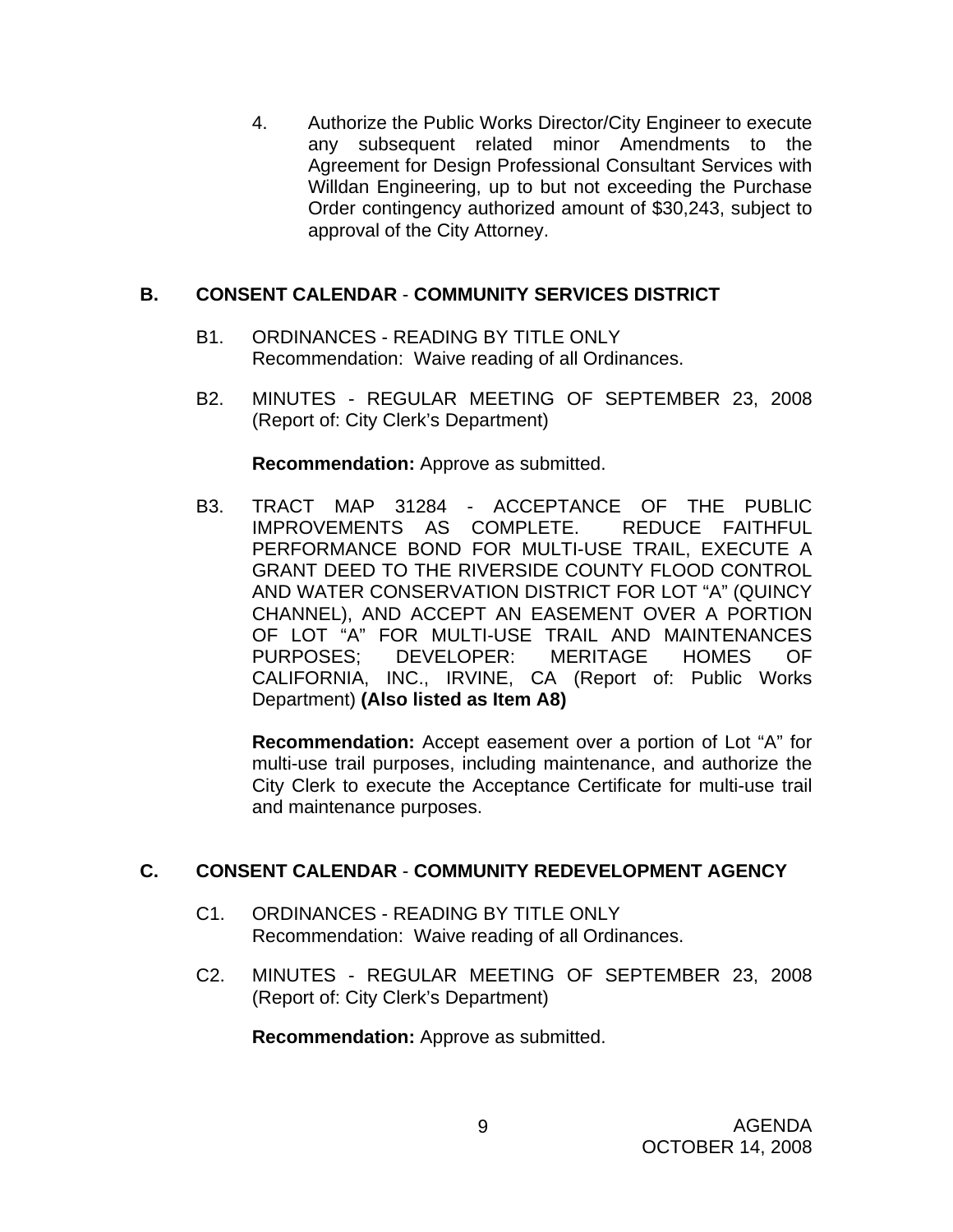#### **D. CONSENT CALENDAR** - **BOARD OF LIBRARY TRUSTEES**

- D1. ORDINANCES READING BY TITLE ONLY Recommendation: Waive reading of all Ordinances.
- D2. MINUTES REGULAR MEETING OF SEPTEMBER 23, 2008 (Report of: City Clerk's Department)

**Recommendation:** Approve as submitted.

#### **E. PUBLIC HEARINGS - NONE**

#### **F. ITEMS REMOVED FROM CONSENT CALENDARS FOR DISCUSSION OR SEPARATE ACTION**

#### **G. REPORTS**

G1. PUBLIC MEETING REGARDING MAIL BALLOT PROCEEDINGS FOR: TENTATIVE PARCEL MAP 35672 (INDIAN BUSINESS PARK) - BALLOTING FOR NPDES; AND SHEPHERD OF THE VALLEY LUTHERAN CHURCH SUNNYMEAD - BALLOTING FOR NPDES AND COMMUNITY SERVICES DISTRICT ZONE M (Report of: Public Works Department)

- 1. That the Mayor and Members of the Moreno Valley City Council accept public comments regarding the mail ballot proceedings for:
	- a. Tentative Parcel Map (TPM) 35672 (Indian Business Park) for approval of the National Pollutant Discharge Elimination System (NPDES) maximum commercial/industrial regulatory rate; and
	- b. Shepherd of the Valley Lutheran Church Sunnymead APN 474-120-037 for approval of the NPDES maximum commercial/industrial regulatory rate.
- 2. That the Members of the Board of Directors of the Moreno Valley CSD ("CSD Board") accept public comments regarding the mail ballot proceeding for Shepherd of the Valley Lutheran Church Sunnymead – APN 474-120-037 for inclusion into and approval of the annual charge for CSD Zone M (Commercial, Industrial, and Multifamily Improved Median Maintenance).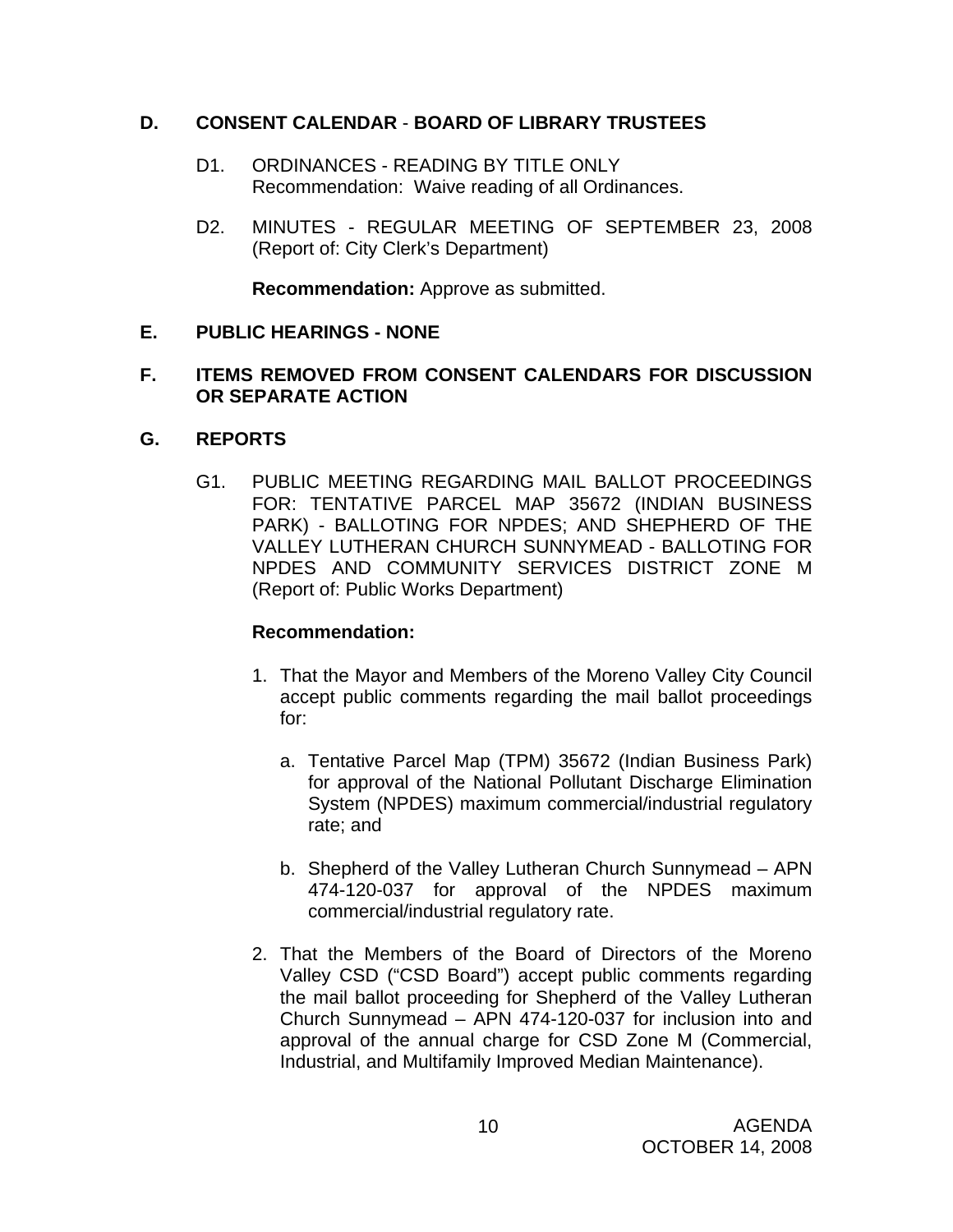G2. U.S. DEPARTMENT OF LABOR JOB TRAINING GRANT PROGRAM (Report of: Economic Development Department)

**Recommendation:** That the City Council approve the U.S. Department of Labor job training grant program and appropriate \$118,886 in the FY 08/09 Budget to fund the program subject to final Federal approval.

G3. CITY MANAGER'S REPORT (Informational Oral Presentation – not for Council action)

#### **H. LEGISLATIVE ACTIONS**

ORDINANCES - 1ST READING AND INTRODUCTION - NONE

ORDINANCES - 2ND READING AND ADOPTION - NONE

ORDINANCES - URGENCY ORDINANCES - NONE

RESOLUTIONS – NONE

PUBLIC COMMENTS **ON ANY SUBJECT NOT ON THE AGENDA** UNDER THE JURISDICTION OF THE CITY COUNCIL

Those wishing to speak should complete and submit a BLUE speaker slip to the Bailiff. There is a three-minute time limit per person. All remarks and questions shall be addressed to the presiding officer or to the City Council and not to any individual Council member, staff member or other person.

#### **CLOSING COMMENTS AND/OR REPORTS OF THE CITY COUNCIL, COMMUNITY SERVICES DISTRICT, OR COMMUNITY REDEVELOPMENT AGENCY**

**\*Materials related to an item on this Agenda submitted to the City Council/Community Services District/Community Redevelopment Agency or the Board of Library Trustees after distribution of the agenda packet are available for public inspection in the City Clerk's office at 14177 Frederick Street during normal business hours.**